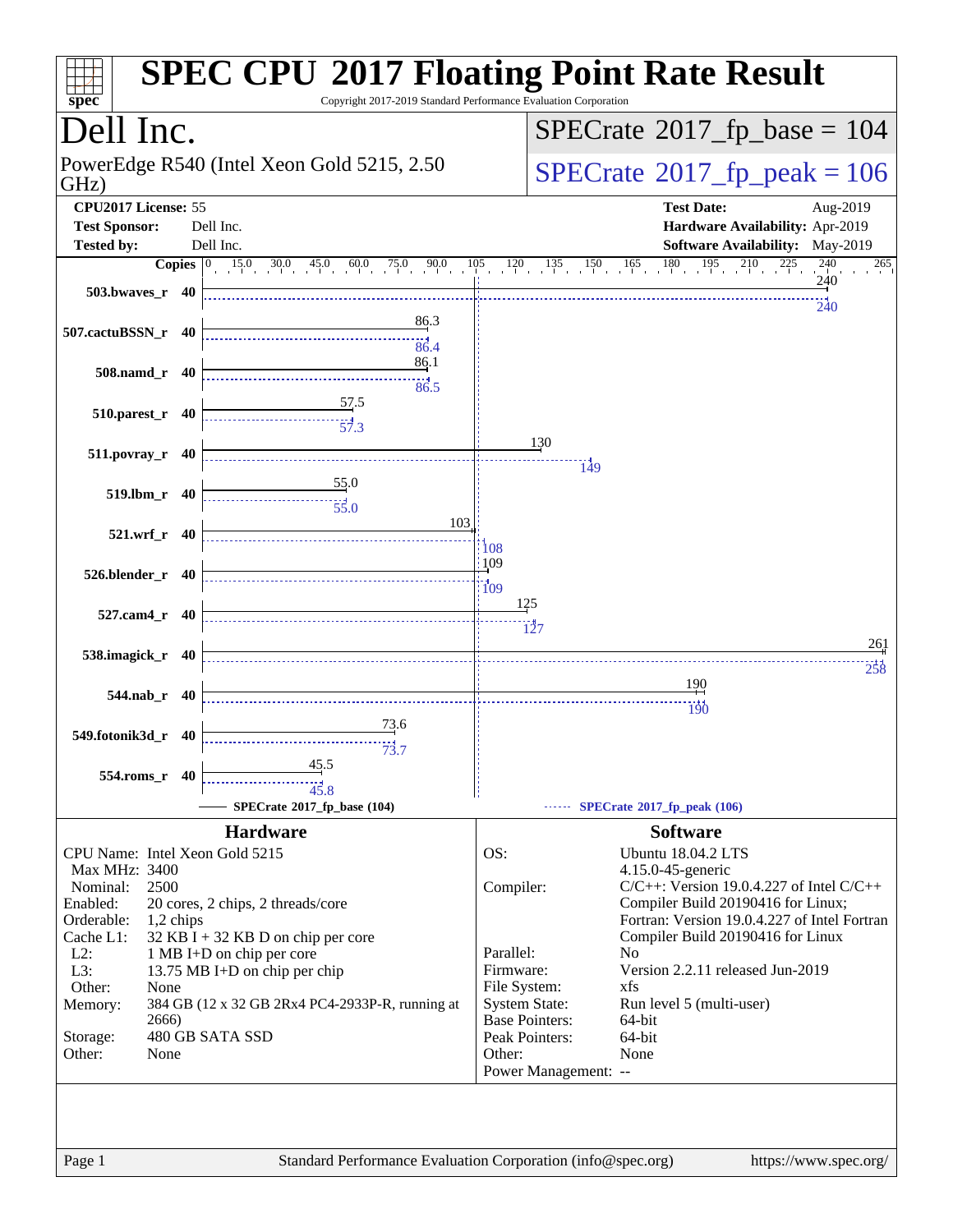

Copyright 2017-2019 Standard Performance Evaluation Corporation

# Dell Inc.

GHz) PowerEdge R540 (Intel Xeon Gold 5215, 2.50  $\vert$  [SPECrate](http://www.spec.org/auto/cpu2017/Docs/result-fields.html#SPECrate2017fppeak)®[2017\\_fp\\_peak = 1](http://www.spec.org/auto/cpu2017/Docs/result-fields.html#SPECrate2017fppeak)06

 $SPECTate$ <sup>®</sup>[2017\\_fp\\_base =](http://www.spec.org/auto/cpu2017/Docs/result-fields.html#SPECrate2017fpbase) 104

**[CPU2017 License:](http://www.spec.org/auto/cpu2017/Docs/result-fields.html#CPU2017License)** 55 **[Test Date:](http://www.spec.org/auto/cpu2017/Docs/result-fields.html#TestDate)** Aug-2019 **[Test Sponsor:](http://www.spec.org/auto/cpu2017/Docs/result-fields.html#TestSponsor)** Dell Inc. **[Hardware Availability:](http://www.spec.org/auto/cpu2017/Docs/result-fields.html#HardwareAvailability)** Apr-2019 **[Tested by:](http://www.spec.org/auto/cpu2017/Docs/result-fields.html#Testedby)** Dell Inc. **[Software Availability:](http://www.spec.org/auto/cpu2017/Docs/result-fields.html#SoftwareAvailability)** May-2019

### **[Results Table](http://www.spec.org/auto/cpu2017/Docs/result-fields.html#ResultsTable)**

|                                   | <b>Base</b>   |                |            |                |            |                |       | <b>Peak</b>   |                |              |                |              |                |              |
|-----------------------------------|---------------|----------------|------------|----------------|------------|----------------|-------|---------------|----------------|--------------|----------------|--------------|----------------|--------------|
| <b>Benchmark</b>                  | <b>Copies</b> | <b>Seconds</b> | Ratio      | <b>Seconds</b> | Ratio      | <b>Seconds</b> | Ratio | <b>Copies</b> | <b>Seconds</b> | <b>Ratio</b> | <b>Seconds</b> | <b>Ratio</b> | <b>Seconds</b> | <b>Ratio</b> |
| 503.bwayes_r                      | 40            | 1671           | 240        | 1673           | <u>240</u> |                |       | 40            | 1672           | 240          | 1672           | 240          |                |              |
| 507.cactuBSSN r                   | 40            | 586            | 86.4       | 587            | 86.3       |                |       | 40            | 585            | 86.5         | 586            | 86.4         |                |              |
| $508$ .namd $r$                   | 40            | 441            | 86.1       | 440            | 86.4       |                |       | 40            | 437            | 86.9         | 439            | 86.5         |                |              |
| 510.parest_r                      | 40            | 1819           | 57.5       | 1820           | 57.5       |                |       | 40            | 1826           | 57.3         | 1820           | 57.5         |                |              |
| 511.povray_r                      | 40            | 718            | 130        | 719            | 130        |                |       | 40            | 627            | 149          | 627            | <u>149</u>   |                |              |
| 519.lbm r                         | 40            | 766            | 55.1       | 766            | 55.0       |                |       | 40            | 767            | 55.0         | 766            | 55.0         |                |              |
| $521$ .wrf r                      | 40            | 867            | <b>103</b> | 857            | 105        |                |       | 40            | 828            | <b>108</b>   | 828            | 108          |                |              |
| 526.blender r                     | 40            | 558            | <u>109</u> | 555            | 110        |                |       | 40            | 556            | <b>110</b>   | 557            | <u>109</u>   |                |              |
| 527.cam4 r                        | 40            | 562            | 125        | 562            | 125        |                |       | 40            | 549            | 127          | 551            | <u>127</u>   |                |              |
| 538.imagick_r                     | 40            | <u>381</u>     | 261        | 380            | 262        |                |       | 40            | 381            | 261          | 385            | 258          |                |              |
| $544$ .nab_r                      | 40            | 350            | 193        | 355            | <b>190</b> |                |       | 40            | 349            | 193          | 354            | <u>190</u>   |                |              |
| 549.fotonik3d r                   | 40            | 2115           | 73.7       | 2118           | 73.6       |                |       | 40            | 2114           | 73.8         | 2115           | 73.7         |                |              |
| $554$ .roms_r                     | 40            | 1392           | 45.6       | 1395           | 45.5       |                |       | 40            | 1388           | 45.8         | <u>1389</u>    | 45.8         |                |              |
| $SPECrate*2017_fp\_base =$<br>104 |               |                |            |                |            |                |       |               |                |              |                |              |                |              |
| $SPECrate^{\circ}2017$ fp peak =  |               |                | 106        |                |            |                |       |               |                |              |                |              |                |              |

Results appear in the [order in which they were run.](http://www.spec.org/auto/cpu2017/Docs/result-fields.html#RunOrder) Bold underlined text [indicates a median measurement.](http://www.spec.org/auto/cpu2017/Docs/result-fields.html#Median)

#### **[Submit Notes](http://www.spec.org/auto/cpu2017/Docs/result-fields.html#SubmitNotes)**

 The numactl mechanism was used to bind copies to processors. The config file option 'submit' was used to generate numactl commands to bind each copy to a specific processor. For details, please see the config file.

### **[Operating System Notes](http://www.spec.org/auto/cpu2017/Docs/result-fields.html#OperatingSystemNotes)**

Stack size set to unlimited using "ulimit -s unlimited"

### **[General Notes](http://www.spec.org/auto/cpu2017/Docs/result-fields.html#GeneralNotes)**

Environment variables set by runcpu before the start of the run: LD\_LIBRARY\_PATH = "/home/cpu2017/lib/intel64"

 Binaries compiled on a system with 1x Intel Core i9-799X CPU + 32GB RAM memory using Redhat Enterprise Linux 7.5 Transparent Huge Pages enabled by default Prior to runcpu invocation Filesystem page cache synced and cleared with: sync; echo 3> /proc/sys/vm/drop\_caches runcpu command invoked through numactl i.e.: numactl --interleave=all runcpu <etc> NA: The test sponsor attests, as of date of publication, that CVE-2017-5754 (Meltdown) is mitigated in the system as tested and documented.

**(Continued on next page)**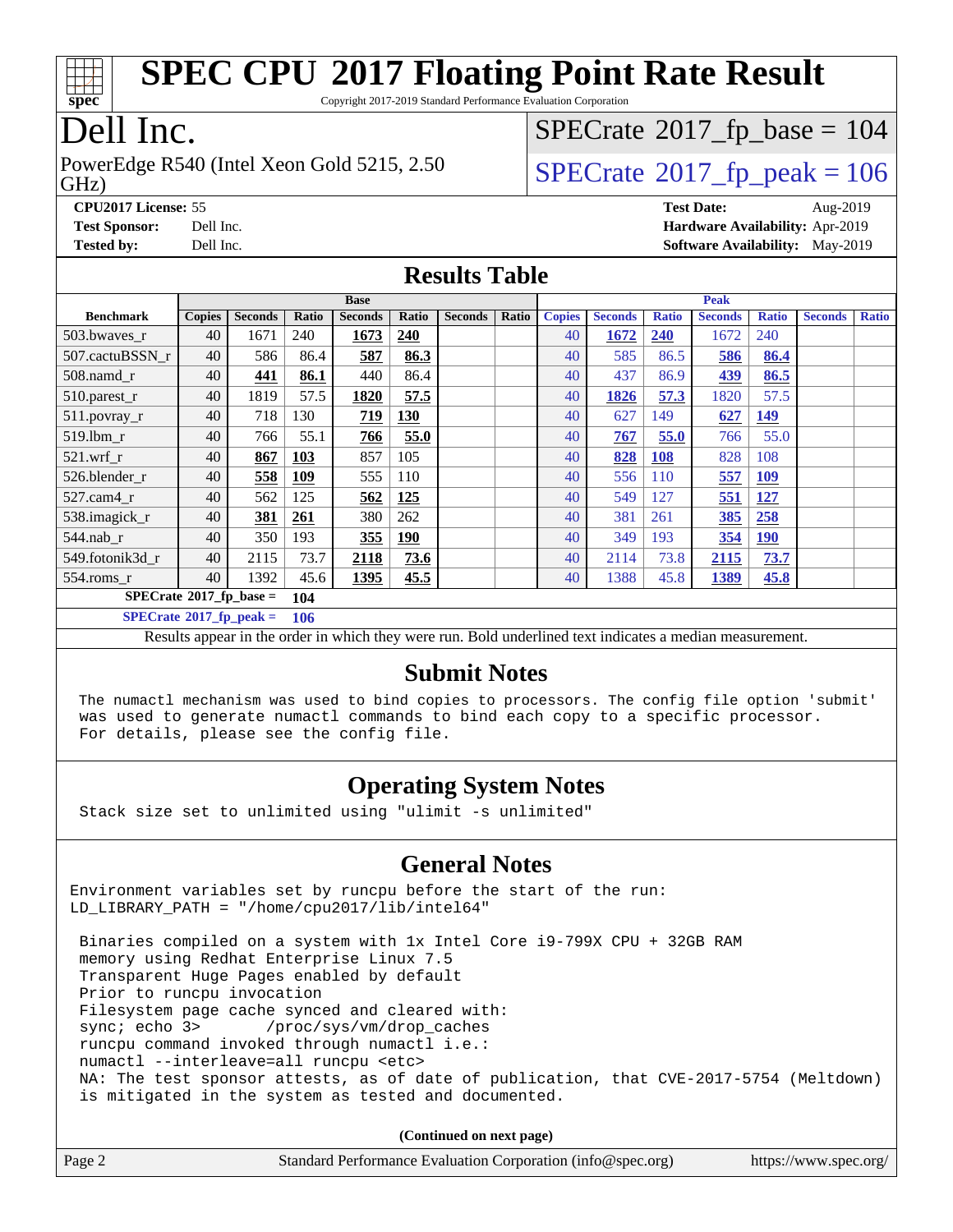

Copyright 2017-2019 Standard Performance Evaluation Corporation

## Dell Inc.

PowerEdge R540 (Intel Xeon Gold 5215, 2.50)<br>GHz)

 $SPECTate$ <sup>®</sup>[2017\\_fp\\_peak = 1](http://www.spec.org/auto/cpu2017/Docs/result-fields.html#SPECrate2017fppeak)06  $SPECrate$ <sup>®</sup>[2017\\_fp\\_base =](http://www.spec.org/auto/cpu2017/Docs/result-fields.html#SPECrate2017fpbase) 104

**[Tested by:](http://www.spec.org/auto/cpu2017/Docs/result-fields.html#Testedby)** Dell Inc. **[Software Availability:](http://www.spec.org/auto/cpu2017/Docs/result-fields.html#SoftwareAvailability)** May-2019

**[CPU2017 License:](http://www.spec.org/auto/cpu2017/Docs/result-fields.html#CPU2017License)** 55 **[Test Date:](http://www.spec.org/auto/cpu2017/Docs/result-fields.html#TestDate)** Aug-2019 **[Test Sponsor:](http://www.spec.org/auto/cpu2017/Docs/result-fields.html#TestSponsor)** Dell Inc. **[Hardware Availability:](http://www.spec.org/auto/cpu2017/Docs/result-fields.html#HardwareAvailability)** Apr-2019

#### **[General Notes \(Continued\)](http://www.spec.org/auto/cpu2017/Docs/result-fields.html#GeneralNotes)**

 Yes: The test sponsor attests, as of date of publication, that CVE-2017-5753 (Spectre variant 1) is mitigated in the system as tested and documented. Yes: The test sponsor attests, as of date of publication, that CVE-2017-5715 (Spectre variant 2) is mitigated in the system as tested and documented.

#### **[Platform Notes](http://www.spec.org/auto/cpu2017/Docs/result-fields.html#PlatformNotes)**

Page 3 Standard Performance Evaluation Corporation [\(info@spec.org\)](mailto:info@spec.org) <https://www.spec.org/> Sysinfo program /home/cpu2017/bin/sysinfo Rev: r5974 of 2018-05-19 9bcde8f2999c33d61f64985e45859ea9 running on intel-sut Fri Aug 23 22:38:58 2019 SUT (System Under Test) info as seen by some common utilities. For more information on this section, see <https://www.spec.org/cpu2017/Docs/config.html#sysinfo> From /proc/cpuinfo model name : Intel(R) Xeon(R) Gold 5215 CPU @ 2.50GHz 2 "physical id"s (chips) 40 "processors" cores, siblings (Caution: counting these is hw and system dependent. The following excerpts from /proc/cpuinfo might not be reliable. Use with caution.) cpu cores : 10 siblings : 20 physical 0: cores 0 1 2 3 4 8 9 10 11 12 physical 1: cores 0 1 2 3 4 8 9 10 11 12 From lscpu: Architecture: x86\_64 CPU op-mode(s): 32-bit, 64-bit Byte Order: Little Endian  $CPU(s):$  40 On-line CPU(s) list: 0-39 Thread(s) per core: 2 Core(s) per socket: 10 Socket(s): 2 NUMA node(s): 2 Vendor ID: GenuineIntel CPU family: 6 Model: 85 Model name: Intel(R) Xeon(R) Gold 5215 CPU @ 2.50GHz Stepping: 6 CPU MHz: 3127.089 BogoMIPS: 5000.00 Virtualization: VT-x L1d cache: 32K L1i cache: 32K **(Continued on next page)**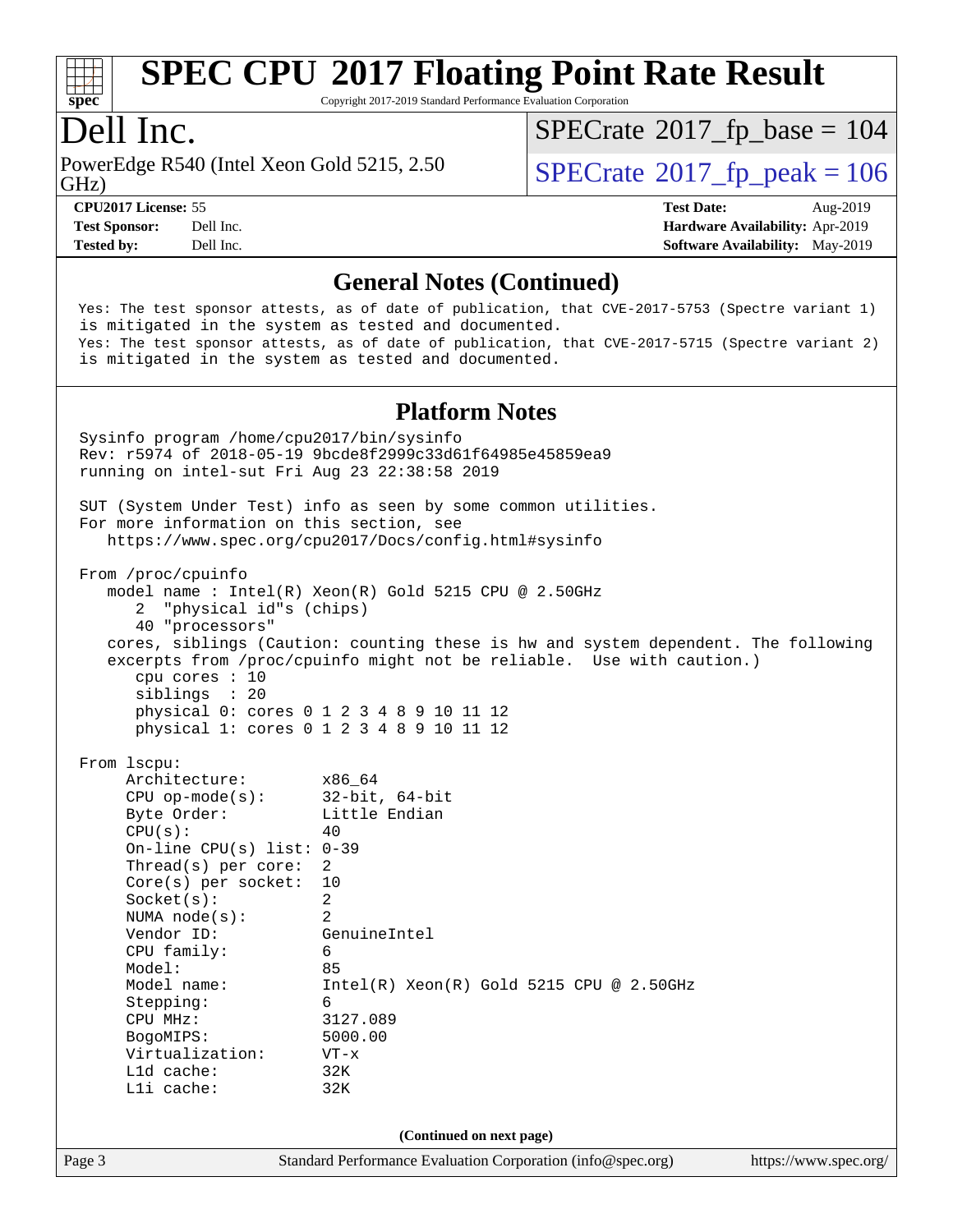

Copyright 2017-2019 Standard Performance Evaluation Corporation

## Dell Inc.

GHz) PowerEdge R540 (Intel Xeon Gold 5215, 2.50  $\vert$  [SPECrate](http://www.spec.org/auto/cpu2017/Docs/result-fields.html#SPECrate2017fppeak)®[2017\\_fp\\_peak = 1](http://www.spec.org/auto/cpu2017/Docs/result-fields.html#SPECrate2017fppeak)06

 $SPECrate$ <sup>®</sup>[2017\\_fp\\_base =](http://www.spec.org/auto/cpu2017/Docs/result-fields.html#SPECrate2017fpbase) 104

#### **[CPU2017 License:](http://www.spec.org/auto/cpu2017/Docs/result-fields.html#CPU2017License)** 55 **[Test Date:](http://www.spec.org/auto/cpu2017/Docs/result-fields.html#TestDate)** Aug-2019 **[Test Sponsor:](http://www.spec.org/auto/cpu2017/Docs/result-fields.html#TestSponsor)** Dell Inc. **[Hardware Availability:](http://www.spec.org/auto/cpu2017/Docs/result-fields.html#HardwareAvailability)** Apr-2019 **[Tested by:](http://www.spec.org/auto/cpu2017/Docs/result-fields.html#Testedby)** Dell Inc. **[Software Availability:](http://www.spec.org/auto/cpu2017/Docs/result-fields.html#SoftwareAvailability)** May-2019

#### **[Platform Notes \(Continued\)](http://www.spec.org/auto/cpu2017/Docs/result-fields.html#PlatformNotes)**

 L2 cache: 1024K L3 cache: 14080K NUMA node0 CPU(s): 0,2,4,6,8,10,12,14,16,18,20,22,24,26,28,30,32,34,36,38 NUMA node1 CPU(s): 1,3,5,7,9,11,13,15,17,19,21,23,25,27,29,31,33,35,37,39 Flags: fpu vme de pse tsc msr pae mce cx8 apic sep mtrr pge mca cmov pat pse36 clflush dts acpi mmx fxsr sse sse2 ss ht tm pbe syscall nx pdpe1gb rdtscp lm constant\_tsc art arch\_perfmon pebs bts rep\_good nopl xtopology nonstop\_tsc cpuid aperfmperf pni pclmulqdq dtes64 monitor ds\_cpl vmx smx est tm2 ssse3 sdbg fma cx16 xtpr pdcm pcid dca sse4\_1 sse4\_2 x2apic movbe popcnt aes xsave avx f16c rdrand lahf\_lm abm 3dnowprefetch cpuid\_fault epb cat\_l3 cdp\_l3 invpcid\_single intel\_ppin ssbd mba ibrs ibpb stibp ibrs\_enhanced tpr\_shadow vnmi flexpriority ept vpid fsgsbase tsc\_adjust bmi1 hle avx2 smep bmi2 erms invpcid rtm cqm mpx rdt\_a avx512f avx512dq rdseed adx smap clflushopt clwb intel\_pt avx512cd avx512bw avx512vl xsaveopt xsavec xgetbv1 xsaves cqm\_llc cqm\_occup\_llc cqm\_mbm\_total cqm\_mbm\_local dtherm ida arat pln pts pku ospke avx512\_vnni flush\_l1d arch\_capabilities /proc/cpuinfo cache data cache size : 14080 KB From numactl --hardware WARNING: a numactl 'node' might or might not correspond to a physical chip. available: 2 nodes (0-1) node 0 cpus: 0 2 4 6 8 10 12 14 16 18 20 22 24 26 28 30 32 34 36 38 node 0 size: 192837 MB node 0 free: 191789 MB node 1 cpus: 1 3 5 7 9 11 13 15 17 19 21 23 25 27 29 31 33 35 37 39 node 1 size: 193531 MB node 1 free: 192733 MB node distances: node 0 1 0: 10 21 1: 21 10 From /proc/meminfo MemTotal: 395641848 kB HugePages\_Total: 0 Hugepagesize: 2048 kB /usr/bin/lsb\_release -d Ubuntu 18.04.2 LTS From /etc/\*release\* /etc/\*version\* debian\_version: buster/sid os-release: NAME="Ubuntu" VERSION="18.04.2 LTS (Bionic Beaver)" ID=ubuntu **(Continued on next page)**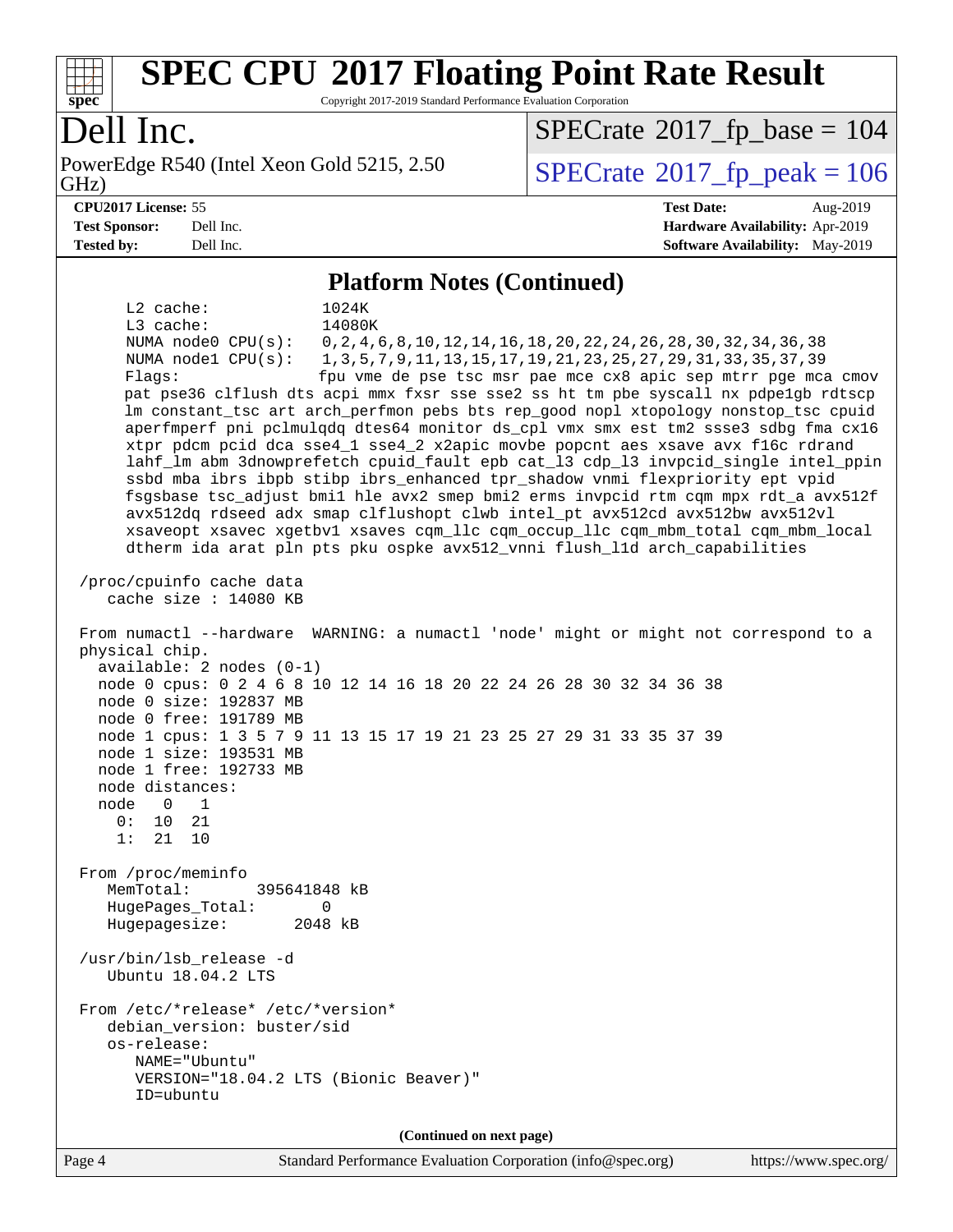

Copyright 2017-2019 Standard Performance Evaluation Corporation

## Dell Inc.

PowerEdge R540 (Intel Xeon Gold 5215, 2.50)<br>GHz)

 $SPECTate$ <sup>®</sup>[2017\\_fp\\_base =](http://www.spec.org/auto/cpu2017/Docs/result-fields.html#SPECrate2017fpbase) 104

**[Test Sponsor:](http://www.spec.org/auto/cpu2017/Docs/result-fields.html#TestSponsor)** Dell Inc. **[Hardware Availability:](http://www.spec.org/auto/cpu2017/Docs/result-fields.html#HardwareAvailability)** Apr-2019 **[Tested by:](http://www.spec.org/auto/cpu2017/Docs/result-fields.html#Testedby)** Dell Inc. **[Software Availability:](http://www.spec.org/auto/cpu2017/Docs/result-fields.html#SoftwareAvailability)** May-2019

 $SPECTate$ <sup>®</sup>[2017\\_fp\\_peak = 1](http://www.spec.org/auto/cpu2017/Docs/result-fields.html#SPECrate2017fppeak)06 **[CPU2017 License:](http://www.spec.org/auto/cpu2017/Docs/result-fields.html#CPU2017License)** 55 **[Test Date:](http://www.spec.org/auto/cpu2017/Docs/result-fields.html#TestDate)** Aug-2019

#### **[Platform Notes \(Continued\)](http://www.spec.org/auto/cpu2017/Docs/result-fields.html#PlatformNotes)**

 ID\_LIKE=debian PRETTY\_NAME="Ubuntu 18.04.2 LTS" VERSION\_ID="18.04" HOME\_URL="<https://www.ubuntu.com/"> SUPPORT\_URL="<https://help.ubuntu.com/">

uname -a:

 Linux intel-sut 4.15.0-45-generic #48-Ubuntu SMP Tue Jan 29 16:28:13 UTC 2019 x86\_64 x86\_64 x86\_64 GNU/Linux

Kernel self-reported vulnerability status:

 CVE-2017-5754 (Meltdown): Not affected CVE-2017-5753 (Spectre variant 1): Mitigation: \_\_user pointer sanitization CVE-2017-5715 (Spectre variant 2): Mitigation: Enhanced IBRS, IBPB

run-level 5 Aug 23 16:44

 SPEC is set to: /home/cpu2017 Filesystem Type Size Used Avail Use% Mounted on /dev/sda2 ext4 439G 21G 396G 5% /

 Additional information from dmidecode follows. WARNING: Use caution when you interpret this section. The 'dmidecode' program reads system data which is "intended to allow hardware to be accurately determined", but the intent may not be met, as there are frequent changes to hardware, firmware, and the "DMTF SMBIOS" standard. BIOS Dell Inc. 2.2.11 06/14/2019 Memory: 12x 00AD063200AD HMA84GR7CJR4N-WM 32 GB 2 rank 2933, configured at 2666

4x Not Specified Not Specified

(End of data from sysinfo program)

**[Compiler Version Notes](http://www.spec.org/auto/cpu2017/Docs/result-fields.html#CompilerVersionNotes)**

| C      | 519.1bm_r(base, peak) 538.imagick_r(base, peak)<br>$544$ .nab $r(base, peak)$                                                                                                    |                       |
|--------|----------------------------------------------------------------------------------------------------------------------------------------------------------------------------------|-----------------------|
|        | Intel(R) C Intel(R) 64 Compiler for applications running on Intel(R) 64,<br>Version 19.0.4.227 Build 20190416<br>Copyright (C) 1985-2019 Intel Corporation. All rights reserved. |                       |
| $C++$  | 508. namd $r(base, peak)$ 510. parest $r(base, peak)$                                                                                                                            |                       |
|        | (Continued on next page)                                                                                                                                                         |                       |
| Page 5 | Standard Performance Evaluation Corporation (info@spec.org)                                                                                                                      | https://www.spec.org/ |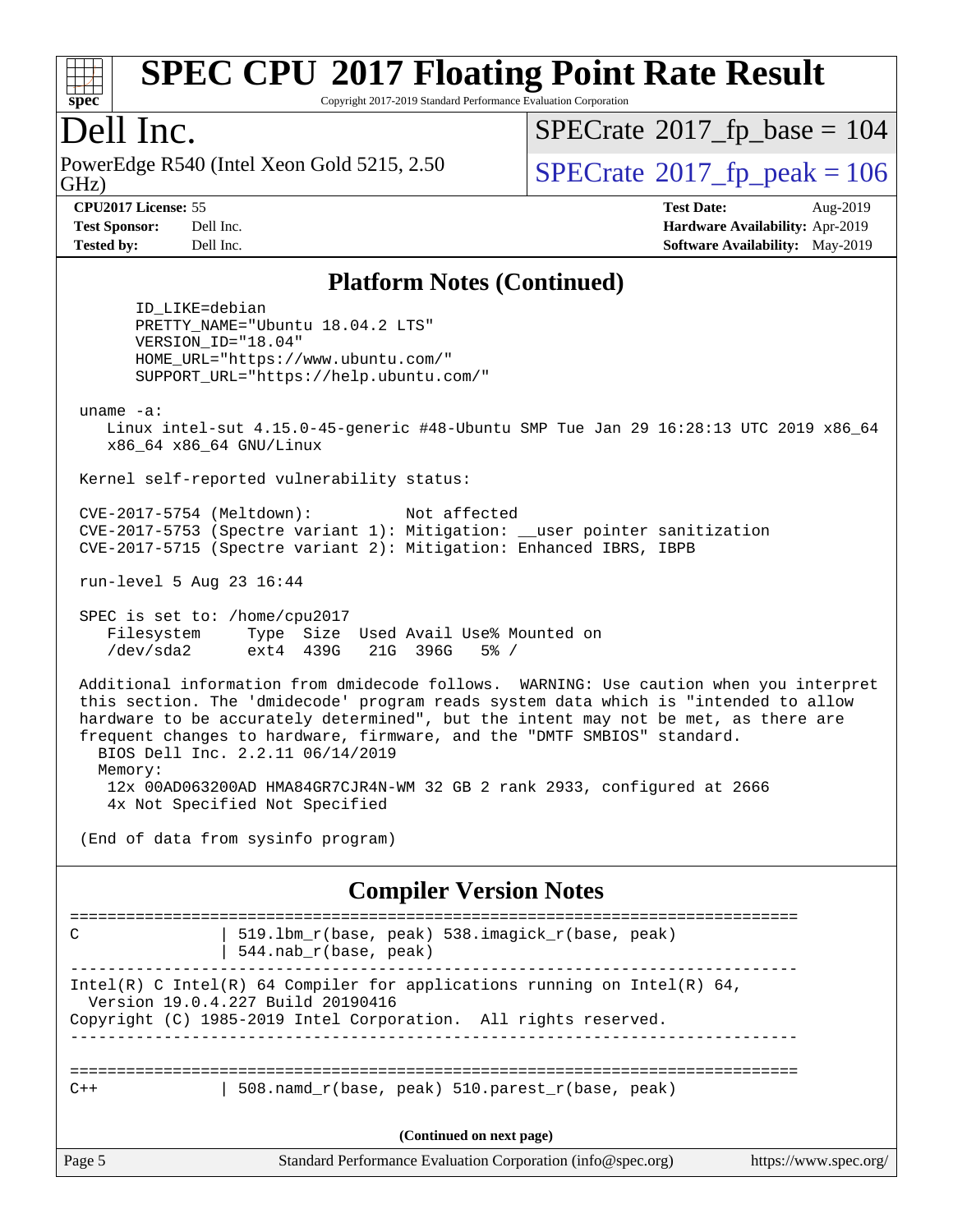

Copyright 2017-2019 Standard Performance Evaluation Corporation

Dell Inc.<br>PowerEdge R540 (Intel Xeon Gold 5215, 2.50) GHz)

 $SPECTate$ <sup>®</sup>[2017\\_fp\\_peak = 1](http://www.spec.org/auto/cpu2017/Docs/result-fields.html#SPECrate2017fppeak)06  $SPECrate$ <sup>®</sup>[2017\\_fp\\_base =](http://www.spec.org/auto/cpu2017/Docs/result-fields.html#SPECrate2017fpbase) 104

**[Test Sponsor:](http://www.spec.org/auto/cpu2017/Docs/result-fields.html#TestSponsor)** Dell Inc. **[Hardware Availability:](http://www.spec.org/auto/cpu2017/Docs/result-fields.html#HardwareAvailability)** Apr-2019 **[Tested by:](http://www.spec.org/auto/cpu2017/Docs/result-fields.html#Testedby)** Dell Inc. Dell Inc. **[Software Availability:](http://www.spec.org/auto/cpu2017/Docs/result-fields.html#SoftwareAvailability)** May-2019

**[CPU2017 License:](http://www.spec.org/auto/cpu2017/Docs/result-fields.html#CPU2017License)** 55 **[Test Date:](http://www.spec.org/auto/cpu2017/Docs/result-fields.html#TestDate)** Aug-2019

### **[Compiler Version Notes \(Continued\)](http://www.spec.org/auto/cpu2017/Docs/result-fields.html#CompilerVersionNotes)**

| Standard Performance Evaluation Corporation (info@spec.org)<br>https://www.spec.org/<br>Page 6                                                                                                                                                                                                                                                                                                                                                                                                                                                                     |
|--------------------------------------------------------------------------------------------------------------------------------------------------------------------------------------------------------------------------------------------------------------------------------------------------------------------------------------------------------------------------------------------------------------------------------------------------------------------------------------------------------------------------------------------------------------------|
| (Continued on next page)                                                                                                                                                                                                                                                                                                                                                                                                                                                                                                                                           |
| Intel(R) Fortran Intel(R) 64 Compiler for applications running on $Intel(R)$<br>64, Version 19.0.4.227 Build 20190416<br>Copyright (C) 1985-2019 Intel Corporation. All rights reserved.<br>Intel(R) C Intel(R) 64 Compiler for applications running on Intel(R) 64,                                                                                                                                                                                                                                                                                               |
| 521.wrf_r(base, peak) 527.cam4_r(base, peak)<br>Fortran, C                                                                                                                                                                                                                                                                                                                                                                                                                                                                                                         |
| $Intel(R)$ Fortran Intel(R) 64 Compiler for applications running on Intel(R)<br>64, Version 19.0.4.227 Build 20190416<br>Copyright (C) 1985-2019 Intel Corporation. All rights reserved.                                                                                                                                                                                                                                                                                                                                                                           |
| 503.bwaves_r(base, peak) 549.fotonik3d_r(base, peak)<br>Fortran<br>$  554.rows_r(base, peak)$                                                                                                                                                                                                                                                                                                                                                                                                                                                                      |
| Intel(R) C++ Intel(R) 64 Compiler for applications running on Intel(R) 64,<br>Version 19.0.4.227 Build 20190416<br>Copyright (C) 1985-2019 Intel Corporation. All rights reserved.<br>Intel(R) C Intel(R) 64 Compiler for applications running on Intel(R) 64,<br>Version 19.0.4.227 Build 20190416<br>Copyright (C) 1985-2019 Intel Corporation. All rights reserved.<br>$Intel(R)$ Fortran Intel(R) 64 Compiler for applications running on Intel(R)<br>64, Version 19.0.4.227 Build 20190416<br>Copyright (C) 1985-2019 Intel Corporation. All rights reserved. |
| $C++$ , C, Fortran   507.cactuBSSN_r(base, peak)                                                                                                                                                                                                                                                                                                                                                                                                                                                                                                                   |
| Intel(R) $C++$ Intel(R) 64 Compiler for applications running on Intel(R) 64,<br>Version 19.0.4.227 Build 20190416<br>Copyright (C) 1985-2019 Intel Corporation. All rights reserved.<br>Intel(R) C Intel(R) 64 Compiler for applications running on Intel(R) 64,<br>Version 19.0.4.227 Build 20190416<br>Copyright (C) 1985-2019 Intel Corporation. All rights reserved.                                                                                                                                                                                           |
| 511.povray_r(base, peak) 526.blender_r(base, peak)<br>C++, C                                                                                                                                                                                                                                                                                                                                                                                                                                                                                                       |
| Intel(R) C++ Intel(R) 64 Compiler for applications running on Intel(R) 64,<br>Version 19.0.4.227 Build 20190416<br>Copyright (C) 1985-2019 Intel Corporation. All rights reserved.                                                                                                                                                                                                                                                                                                                                                                                 |
|                                                                                                                                                                                                                                                                                                                                                                                                                                                                                                                                                                    |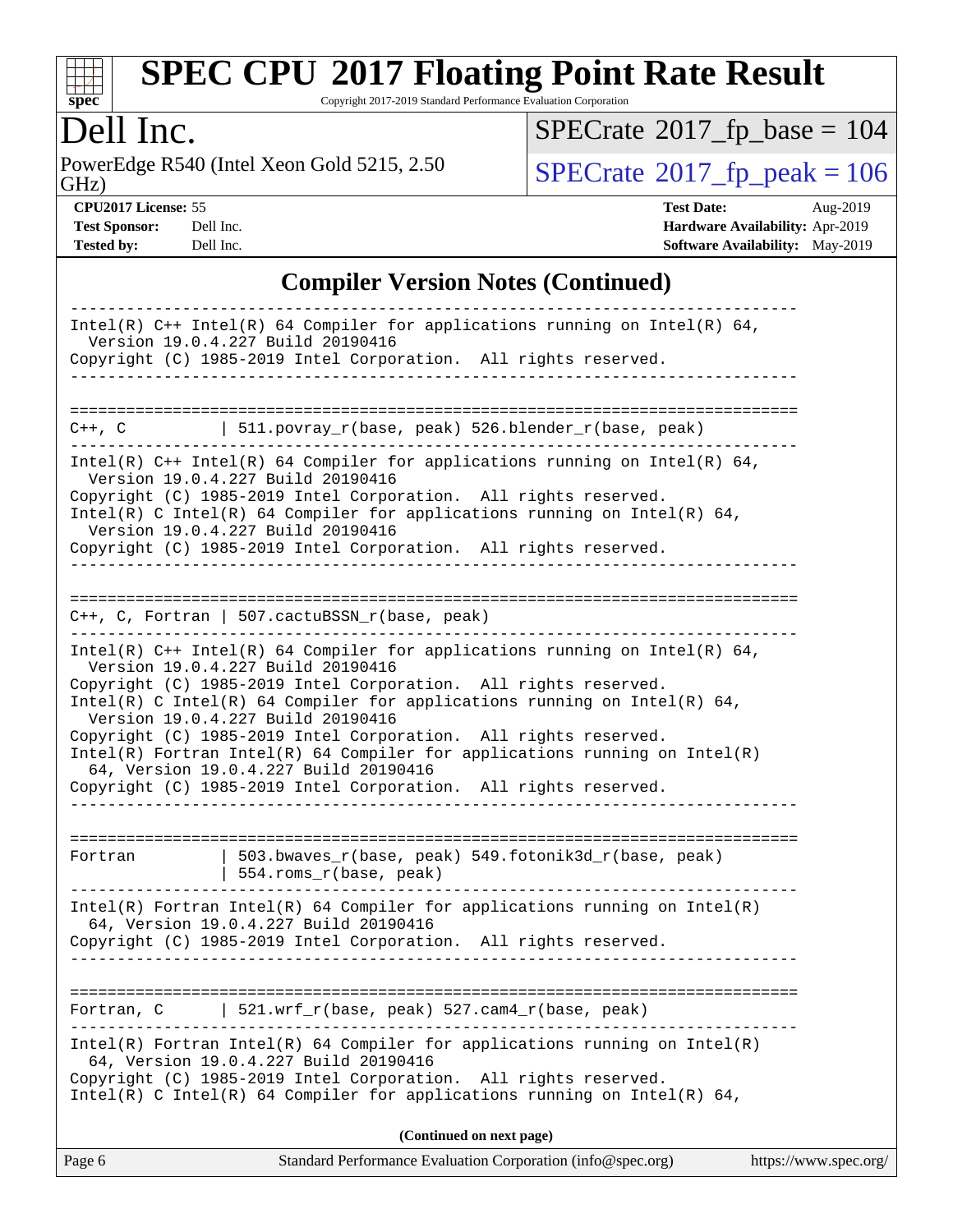

Copyright 2017-2019 Standard Performance Evaluation Corporation

## Dell Inc.

PowerEdge R540 (Intel Xeon Gold 5215, 2.50)<br>GHz)

 $SPECrate$ <sup>®</sup>[2017\\_fp\\_base =](http://www.spec.org/auto/cpu2017/Docs/result-fields.html#SPECrate2017fpbase) 104

 $SPECTate$ <sup>®</sup>[2017\\_fp\\_peak = 1](http://www.spec.org/auto/cpu2017/Docs/result-fields.html#SPECrate2017fppeak)06 **[CPU2017 License:](http://www.spec.org/auto/cpu2017/Docs/result-fields.html#CPU2017License)** 55 **[Test Date:](http://www.spec.org/auto/cpu2017/Docs/result-fields.html#TestDate)** Aug-2019

**[Test Sponsor:](http://www.spec.org/auto/cpu2017/Docs/result-fields.html#TestSponsor)** Dell Inc. **[Hardware Availability:](http://www.spec.org/auto/cpu2017/Docs/result-fields.html#HardwareAvailability)** Apr-2019 **[Tested by:](http://www.spec.org/auto/cpu2017/Docs/result-fields.html#Testedby)** Dell Inc. **[Software Availability:](http://www.spec.org/auto/cpu2017/Docs/result-fields.html#SoftwareAvailability)** May-2019

#### **[Compiler Version Notes \(Continued\)](http://www.spec.org/auto/cpu2017/Docs/result-fields.html#CompilerVersionNotes)**

Version 19.0.4.227 Build 20190416

Copyright (C) 1985-2019 Intel Corporation. All rights reserved.

------------------------------------------------------------------------------

# **[Base Compiler Invocation](http://www.spec.org/auto/cpu2017/Docs/result-fields.html#BaseCompilerInvocation)**

[C benchmarks](http://www.spec.org/auto/cpu2017/Docs/result-fields.html#Cbenchmarks):  $icc - m64 - std = c11$ 

[C++ benchmarks:](http://www.spec.org/auto/cpu2017/Docs/result-fields.html#CXXbenchmarks) [icpc -m64](http://www.spec.org/cpu2017/results/res2019q3/cpu2017-20190831-17319.flags.html#user_CXXbase_intel_icpc_64bit_4ecb2543ae3f1412ef961e0650ca070fec7b7afdcd6ed48761b84423119d1bf6bdf5cad15b44d48e7256388bc77273b966e5eb805aefd121eb22e9299b2ec9d9)

[Fortran benchmarks](http://www.spec.org/auto/cpu2017/Docs/result-fields.html#Fortranbenchmarks): [ifort -m64](http://www.spec.org/cpu2017/results/res2019q3/cpu2017-20190831-17319.flags.html#user_FCbase_intel_ifort_64bit_24f2bb282fbaeffd6157abe4f878425411749daecae9a33200eee2bee2fe76f3b89351d69a8130dd5949958ce389cf37ff59a95e7a40d588e8d3a57e0c3fd751)

[Benchmarks using both Fortran and C](http://www.spec.org/auto/cpu2017/Docs/result-fields.html#BenchmarksusingbothFortranandC): [ifort -m64](http://www.spec.org/cpu2017/results/res2019q3/cpu2017-20190831-17319.flags.html#user_CC_FCbase_intel_ifort_64bit_24f2bb282fbaeffd6157abe4f878425411749daecae9a33200eee2bee2fe76f3b89351d69a8130dd5949958ce389cf37ff59a95e7a40d588e8d3a57e0c3fd751) [icc -m64 -std=c11](http://www.spec.org/cpu2017/results/res2019q3/cpu2017-20190831-17319.flags.html#user_CC_FCbase_intel_icc_64bit_c11_33ee0cdaae7deeeab2a9725423ba97205ce30f63b9926c2519791662299b76a0318f32ddfffdc46587804de3178b4f9328c46fa7c2b0cd779d7a61945c91cd35)

[Benchmarks using both C and C++](http://www.spec.org/auto/cpu2017/Docs/result-fields.html#BenchmarksusingbothCandCXX): [icpc -m64](http://www.spec.org/cpu2017/results/res2019q3/cpu2017-20190831-17319.flags.html#user_CC_CXXbase_intel_icpc_64bit_4ecb2543ae3f1412ef961e0650ca070fec7b7afdcd6ed48761b84423119d1bf6bdf5cad15b44d48e7256388bc77273b966e5eb805aefd121eb22e9299b2ec9d9) [icc -m64 -std=c11](http://www.spec.org/cpu2017/results/res2019q3/cpu2017-20190831-17319.flags.html#user_CC_CXXbase_intel_icc_64bit_c11_33ee0cdaae7deeeab2a9725423ba97205ce30f63b9926c2519791662299b76a0318f32ddfffdc46587804de3178b4f9328c46fa7c2b0cd779d7a61945c91cd35)

[Benchmarks using Fortran, C, and C++:](http://www.spec.org/auto/cpu2017/Docs/result-fields.html#BenchmarksusingFortranCandCXX) [icpc -m64](http://www.spec.org/cpu2017/results/res2019q3/cpu2017-20190831-17319.flags.html#user_CC_CXX_FCbase_intel_icpc_64bit_4ecb2543ae3f1412ef961e0650ca070fec7b7afdcd6ed48761b84423119d1bf6bdf5cad15b44d48e7256388bc77273b966e5eb805aefd121eb22e9299b2ec9d9) [icc -m64 -std=c11](http://www.spec.org/cpu2017/results/res2019q3/cpu2017-20190831-17319.flags.html#user_CC_CXX_FCbase_intel_icc_64bit_c11_33ee0cdaae7deeeab2a9725423ba97205ce30f63b9926c2519791662299b76a0318f32ddfffdc46587804de3178b4f9328c46fa7c2b0cd779d7a61945c91cd35) [ifort -m64](http://www.spec.org/cpu2017/results/res2019q3/cpu2017-20190831-17319.flags.html#user_CC_CXX_FCbase_intel_ifort_64bit_24f2bb282fbaeffd6157abe4f878425411749daecae9a33200eee2bee2fe76f3b89351d69a8130dd5949958ce389cf37ff59a95e7a40d588e8d3a57e0c3fd751)

# **[Base Portability Flags](http://www.spec.org/auto/cpu2017/Docs/result-fields.html#BasePortabilityFlags)**

 503.bwaves\_r: [-DSPEC\\_LP64](http://www.spec.org/cpu2017/results/res2019q3/cpu2017-20190831-17319.flags.html#suite_basePORTABILITY503_bwaves_r_DSPEC_LP64) 507.cactuBSSN\_r: [-DSPEC\\_LP64](http://www.spec.org/cpu2017/results/res2019q3/cpu2017-20190831-17319.flags.html#suite_basePORTABILITY507_cactuBSSN_r_DSPEC_LP64) 508.namd\_r: [-DSPEC\\_LP64](http://www.spec.org/cpu2017/results/res2019q3/cpu2017-20190831-17319.flags.html#suite_basePORTABILITY508_namd_r_DSPEC_LP64) 510.parest\_r: [-DSPEC\\_LP64](http://www.spec.org/cpu2017/results/res2019q3/cpu2017-20190831-17319.flags.html#suite_basePORTABILITY510_parest_r_DSPEC_LP64) 511.povray\_r: [-DSPEC\\_LP64](http://www.spec.org/cpu2017/results/res2019q3/cpu2017-20190831-17319.flags.html#suite_basePORTABILITY511_povray_r_DSPEC_LP64) 519.lbm\_r: [-DSPEC\\_LP64](http://www.spec.org/cpu2017/results/res2019q3/cpu2017-20190831-17319.flags.html#suite_basePORTABILITY519_lbm_r_DSPEC_LP64) 521.wrf\_r: [-DSPEC\\_LP64](http://www.spec.org/cpu2017/results/res2019q3/cpu2017-20190831-17319.flags.html#suite_basePORTABILITY521_wrf_r_DSPEC_LP64) [-DSPEC\\_CASE\\_FLAG](http://www.spec.org/cpu2017/results/res2019q3/cpu2017-20190831-17319.flags.html#b521.wrf_r_baseCPORTABILITY_DSPEC_CASE_FLAG) [-convert big\\_endian](http://www.spec.org/cpu2017/results/res2019q3/cpu2017-20190831-17319.flags.html#user_baseFPORTABILITY521_wrf_r_convert_big_endian_c3194028bc08c63ac5d04de18c48ce6d347e4e562e8892b8bdbdc0214820426deb8554edfa529a3fb25a586e65a3d812c835984020483e7e73212c4d31a38223) 526.blender\_r: [-DSPEC\\_LP64](http://www.spec.org/cpu2017/results/res2019q3/cpu2017-20190831-17319.flags.html#suite_basePORTABILITY526_blender_r_DSPEC_LP64) [-DSPEC\\_LINUX](http://www.spec.org/cpu2017/results/res2019q3/cpu2017-20190831-17319.flags.html#b526.blender_r_baseCPORTABILITY_DSPEC_LINUX) [-funsigned-char](http://www.spec.org/cpu2017/results/res2019q3/cpu2017-20190831-17319.flags.html#user_baseCPORTABILITY526_blender_r_force_uchar_40c60f00ab013830e2dd6774aeded3ff59883ba5a1fc5fc14077f794d777847726e2a5858cbc7672e36e1b067e7e5c1d9a74f7176df07886a243d7cc18edfe67) 527.cam4\_r: [-DSPEC\\_LP64](http://www.spec.org/cpu2017/results/res2019q3/cpu2017-20190831-17319.flags.html#suite_basePORTABILITY527_cam4_r_DSPEC_LP64) [-DSPEC\\_CASE\\_FLAG](http://www.spec.org/cpu2017/results/res2019q3/cpu2017-20190831-17319.flags.html#b527.cam4_r_baseCPORTABILITY_DSPEC_CASE_FLAG) 538.imagick\_r: [-DSPEC\\_LP64](http://www.spec.org/cpu2017/results/res2019q3/cpu2017-20190831-17319.flags.html#suite_basePORTABILITY538_imagick_r_DSPEC_LP64) 544.nab\_r: [-DSPEC\\_LP64](http://www.spec.org/cpu2017/results/res2019q3/cpu2017-20190831-17319.flags.html#suite_basePORTABILITY544_nab_r_DSPEC_LP64) 549.fotonik3d\_r: [-DSPEC\\_LP64](http://www.spec.org/cpu2017/results/res2019q3/cpu2017-20190831-17319.flags.html#suite_basePORTABILITY549_fotonik3d_r_DSPEC_LP64) 554.roms\_r: [-DSPEC\\_LP64](http://www.spec.org/cpu2017/results/res2019q3/cpu2017-20190831-17319.flags.html#suite_basePORTABILITY554_roms_r_DSPEC_LP64)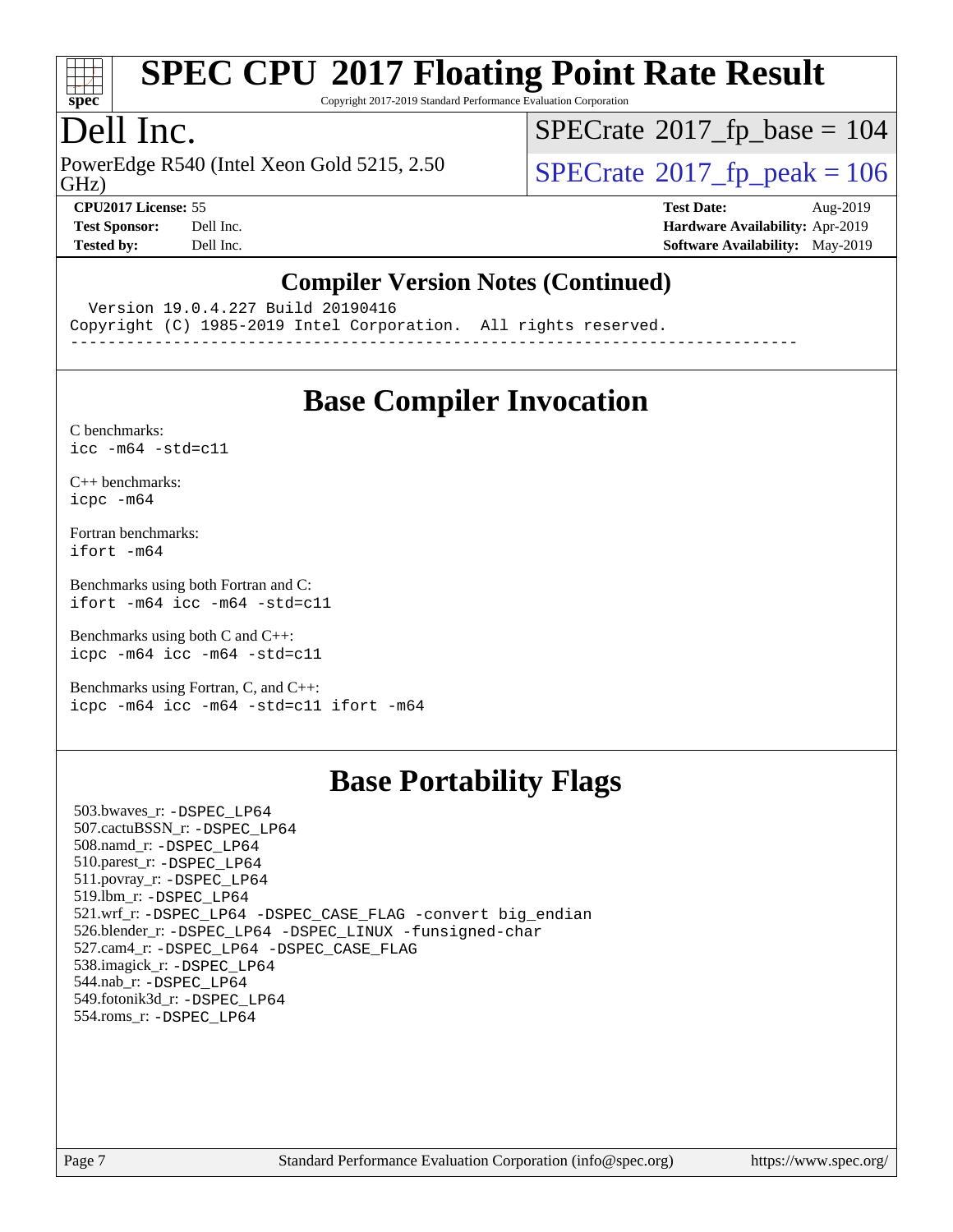

Copyright 2017-2019 Standard Performance Evaluation Corporation

## Dell Inc.

PowerEdge R540 (Intel Xeon Gold 5215, 2.50)<br>GHz)

 $SPECTate$ <sup>®</sup>[2017\\_fp\\_base =](http://www.spec.org/auto/cpu2017/Docs/result-fields.html#SPECrate2017fpbase) 104

**[Tested by:](http://www.spec.org/auto/cpu2017/Docs/result-fields.html#Testedby)** Dell Inc. **[Software Availability:](http://www.spec.org/auto/cpu2017/Docs/result-fields.html#SoftwareAvailability)** May-2019

 $SPECTate$ <sup>®</sup>[2017\\_fp\\_peak = 1](http://www.spec.org/auto/cpu2017/Docs/result-fields.html#SPECrate2017fppeak)06 **[CPU2017 License:](http://www.spec.org/auto/cpu2017/Docs/result-fields.html#CPU2017License)** 55 **[Test Date:](http://www.spec.org/auto/cpu2017/Docs/result-fields.html#TestDate)** Aug-2019 **[Test Sponsor:](http://www.spec.org/auto/cpu2017/Docs/result-fields.html#TestSponsor)** Dell Inc. **[Hardware Availability:](http://www.spec.org/auto/cpu2017/Docs/result-fields.html#HardwareAvailability)** Apr-2019

# **[Base Optimization Flags](http://www.spec.org/auto/cpu2017/Docs/result-fields.html#BaseOptimizationFlags)**

[C benchmarks](http://www.spec.org/auto/cpu2017/Docs/result-fields.html#Cbenchmarks):

[-xCORE-AVX512](http://www.spec.org/cpu2017/results/res2019q3/cpu2017-20190831-17319.flags.html#user_CCbase_f-xCORE-AVX512) [-ipo](http://www.spec.org/cpu2017/results/res2019q3/cpu2017-20190831-17319.flags.html#user_CCbase_f-ipo) [-O3](http://www.spec.org/cpu2017/results/res2019q3/cpu2017-20190831-17319.flags.html#user_CCbase_f-O3) [-no-prec-div](http://www.spec.org/cpu2017/results/res2019q3/cpu2017-20190831-17319.flags.html#user_CCbase_f-no-prec-div) [-qopt-prefetch](http://www.spec.org/cpu2017/results/res2019q3/cpu2017-20190831-17319.flags.html#user_CCbase_f-qopt-prefetch) [-ffinite-math-only](http://www.spec.org/cpu2017/results/res2019q3/cpu2017-20190831-17319.flags.html#user_CCbase_f_finite_math_only_cb91587bd2077682c4b38af759c288ed7c732db004271a9512da14a4f8007909a5f1427ecbf1a0fb78ff2a814402c6114ac565ca162485bbcae155b5e4258871) [-qopt-mem-layout-trans=4](http://www.spec.org/cpu2017/results/res2019q3/cpu2017-20190831-17319.flags.html#user_CCbase_f-qopt-mem-layout-trans_fa39e755916c150a61361b7846f310bcdf6f04e385ef281cadf3647acec3f0ae266d1a1d22d972a7087a248fd4e6ca390a3634700869573d231a252c784941a8)

[C++ benchmarks](http://www.spec.org/auto/cpu2017/Docs/result-fields.html#CXXbenchmarks):

[-xCORE-AVX512](http://www.spec.org/cpu2017/results/res2019q3/cpu2017-20190831-17319.flags.html#user_CXXbase_f-xCORE-AVX512) [-ipo](http://www.spec.org/cpu2017/results/res2019q3/cpu2017-20190831-17319.flags.html#user_CXXbase_f-ipo) [-O3](http://www.spec.org/cpu2017/results/res2019q3/cpu2017-20190831-17319.flags.html#user_CXXbase_f-O3) [-no-prec-div](http://www.spec.org/cpu2017/results/res2019q3/cpu2017-20190831-17319.flags.html#user_CXXbase_f-no-prec-div) [-qopt-prefetch](http://www.spec.org/cpu2017/results/res2019q3/cpu2017-20190831-17319.flags.html#user_CXXbase_f-qopt-prefetch) [-ffinite-math-only](http://www.spec.org/cpu2017/results/res2019q3/cpu2017-20190831-17319.flags.html#user_CXXbase_f_finite_math_only_cb91587bd2077682c4b38af759c288ed7c732db004271a9512da14a4f8007909a5f1427ecbf1a0fb78ff2a814402c6114ac565ca162485bbcae155b5e4258871) [-qopt-mem-layout-trans=4](http://www.spec.org/cpu2017/results/res2019q3/cpu2017-20190831-17319.flags.html#user_CXXbase_f-qopt-mem-layout-trans_fa39e755916c150a61361b7846f310bcdf6f04e385ef281cadf3647acec3f0ae266d1a1d22d972a7087a248fd4e6ca390a3634700869573d231a252c784941a8)

[Fortran benchmarks:](http://www.spec.org/auto/cpu2017/Docs/result-fields.html#Fortranbenchmarks)

[-xCORE-AVX512](http://www.spec.org/cpu2017/results/res2019q3/cpu2017-20190831-17319.flags.html#user_FCbase_f-xCORE-AVX512) [-ipo](http://www.spec.org/cpu2017/results/res2019q3/cpu2017-20190831-17319.flags.html#user_FCbase_f-ipo) [-O3](http://www.spec.org/cpu2017/results/res2019q3/cpu2017-20190831-17319.flags.html#user_FCbase_f-O3) [-no-prec-div](http://www.spec.org/cpu2017/results/res2019q3/cpu2017-20190831-17319.flags.html#user_FCbase_f-no-prec-div) [-qopt-prefetch](http://www.spec.org/cpu2017/results/res2019q3/cpu2017-20190831-17319.flags.html#user_FCbase_f-qopt-prefetch) [-ffinite-math-only](http://www.spec.org/cpu2017/results/res2019q3/cpu2017-20190831-17319.flags.html#user_FCbase_f_finite_math_only_cb91587bd2077682c4b38af759c288ed7c732db004271a9512da14a4f8007909a5f1427ecbf1a0fb78ff2a814402c6114ac565ca162485bbcae155b5e4258871) [-qopt-mem-layout-trans=4](http://www.spec.org/cpu2017/results/res2019q3/cpu2017-20190831-17319.flags.html#user_FCbase_f-qopt-mem-layout-trans_fa39e755916c150a61361b7846f310bcdf6f04e385ef281cadf3647acec3f0ae266d1a1d22d972a7087a248fd4e6ca390a3634700869573d231a252c784941a8) [-auto](http://www.spec.org/cpu2017/results/res2019q3/cpu2017-20190831-17319.flags.html#user_FCbase_f-auto) [-nostandard-realloc-lhs](http://www.spec.org/cpu2017/results/res2019q3/cpu2017-20190831-17319.flags.html#user_FCbase_f_2003_std_realloc_82b4557e90729c0f113870c07e44d33d6f5a304b4f63d4c15d2d0f1fab99f5daaed73bdb9275d9ae411527f28b936061aa8b9c8f2d63842963b95c9dd6426b8a) [-align array32byte](http://www.spec.org/cpu2017/results/res2019q3/cpu2017-20190831-17319.flags.html#user_FCbase_align_array32byte_b982fe038af199962ba9a80c053b8342c548c85b40b8e86eb3cc33dee0d7986a4af373ac2d51c3f7cf710a18d62fdce2948f201cd044323541f22fc0fffc51b6)

[Benchmarks using both Fortran and C](http://www.spec.org/auto/cpu2017/Docs/result-fields.html#BenchmarksusingbothFortranandC):

[-xCORE-AVX512](http://www.spec.org/cpu2017/results/res2019q3/cpu2017-20190831-17319.flags.html#user_CC_FCbase_f-xCORE-AVX512) [-ipo](http://www.spec.org/cpu2017/results/res2019q3/cpu2017-20190831-17319.flags.html#user_CC_FCbase_f-ipo) [-O3](http://www.spec.org/cpu2017/results/res2019q3/cpu2017-20190831-17319.flags.html#user_CC_FCbase_f-O3) [-no-prec-div](http://www.spec.org/cpu2017/results/res2019q3/cpu2017-20190831-17319.flags.html#user_CC_FCbase_f-no-prec-div) [-qopt-prefetch](http://www.spec.org/cpu2017/results/res2019q3/cpu2017-20190831-17319.flags.html#user_CC_FCbase_f-qopt-prefetch) [-ffinite-math-only](http://www.spec.org/cpu2017/results/res2019q3/cpu2017-20190831-17319.flags.html#user_CC_FCbase_f_finite_math_only_cb91587bd2077682c4b38af759c288ed7c732db004271a9512da14a4f8007909a5f1427ecbf1a0fb78ff2a814402c6114ac565ca162485bbcae155b5e4258871) [-qopt-mem-layout-trans=4](http://www.spec.org/cpu2017/results/res2019q3/cpu2017-20190831-17319.flags.html#user_CC_FCbase_f-qopt-mem-layout-trans_fa39e755916c150a61361b7846f310bcdf6f04e385ef281cadf3647acec3f0ae266d1a1d22d972a7087a248fd4e6ca390a3634700869573d231a252c784941a8) [-auto](http://www.spec.org/cpu2017/results/res2019q3/cpu2017-20190831-17319.flags.html#user_CC_FCbase_f-auto) [-nostandard-realloc-lhs](http://www.spec.org/cpu2017/results/res2019q3/cpu2017-20190831-17319.flags.html#user_CC_FCbase_f_2003_std_realloc_82b4557e90729c0f113870c07e44d33d6f5a304b4f63d4c15d2d0f1fab99f5daaed73bdb9275d9ae411527f28b936061aa8b9c8f2d63842963b95c9dd6426b8a) [-align array32byte](http://www.spec.org/cpu2017/results/res2019q3/cpu2017-20190831-17319.flags.html#user_CC_FCbase_align_array32byte_b982fe038af199962ba9a80c053b8342c548c85b40b8e86eb3cc33dee0d7986a4af373ac2d51c3f7cf710a18d62fdce2948f201cd044323541f22fc0fffc51b6)

[Benchmarks using both C and C++:](http://www.spec.org/auto/cpu2017/Docs/result-fields.html#BenchmarksusingbothCandCXX)

[-xCORE-AVX512](http://www.spec.org/cpu2017/results/res2019q3/cpu2017-20190831-17319.flags.html#user_CC_CXXbase_f-xCORE-AVX512) [-ipo](http://www.spec.org/cpu2017/results/res2019q3/cpu2017-20190831-17319.flags.html#user_CC_CXXbase_f-ipo) [-O3](http://www.spec.org/cpu2017/results/res2019q3/cpu2017-20190831-17319.flags.html#user_CC_CXXbase_f-O3) [-no-prec-div](http://www.spec.org/cpu2017/results/res2019q3/cpu2017-20190831-17319.flags.html#user_CC_CXXbase_f-no-prec-div) [-qopt-prefetch](http://www.spec.org/cpu2017/results/res2019q3/cpu2017-20190831-17319.flags.html#user_CC_CXXbase_f-qopt-prefetch) [-ffinite-math-only](http://www.spec.org/cpu2017/results/res2019q3/cpu2017-20190831-17319.flags.html#user_CC_CXXbase_f_finite_math_only_cb91587bd2077682c4b38af759c288ed7c732db004271a9512da14a4f8007909a5f1427ecbf1a0fb78ff2a814402c6114ac565ca162485bbcae155b5e4258871) [-qopt-mem-layout-trans=4](http://www.spec.org/cpu2017/results/res2019q3/cpu2017-20190831-17319.flags.html#user_CC_CXXbase_f-qopt-mem-layout-trans_fa39e755916c150a61361b7846f310bcdf6f04e385ef281cadf3647acec3f0ae266d1a1d22d972a7087a248fd4e6ca390a3634700869573d231a252c784941a8)

[Benchmarks using Fortran, C, and C++](http://www.spec.org/auto/cpu2017/Docs/result-fields.html#BenchmarksusingFortranCandCXX): [-xCORE-AVX512](http://www.spec.org/cpu2017/results/res2019q3/cpu2017-20190831-17319.flags.html#user_CC_CXX_FCbase_f-xCORE-AVX512) [-ipo](http://www.spec.org/cpu2017/results/res2019q3/cpu2017-20190831-17319.flags.html#user_CC_CXX_FCbase_f-ipo) [-O3](http://www.spec.org/cpu2017/results/res2019q3/cpu2017-20190831-17319.flags.html#user_CC_CXX_FCbase_f-O3) [-no-prec-div](http://www.spec.org/cpu2017/results/res2019q3/cpu2017-20190831-17319.flags.html#user_CC_CXX_FCbase_f-no-prec-div) [-qopt-prefetch](http://www.spec.org/cpu2017/results/res2019q3/cpu2017-20190831-17319.flags.html#user_CC_CXX_FCbase_f-qopt-prefetch) [-ffinite-math-only](http://www.spec.org/cpu2017/results/res2019q3/cpu2017-20190831-17319.flags.html#user_CC_CXX_FCbase_f_finite_math_only_cb91587bd2077682c4b38af759c288ed7c732db004271a9512da14a4f8007909a5f1427ecbf1a0fb78ff2a814402c6114ac565ca162485bbcae155b5e4258871) [-qopt-mem-layout-trans=4](http://www.spec.org/cpu2017/results/res2019q3/cpu2017-20190831-17319.flags.html#user_CC_CXX_FCbase_f-qopt-mem-layout-trans_fa39e755916c150a61361b7846f310bcdf6f04e385ef281cadf3647acec3f0ae266d1a1d22d972a7087a248fd4e6ca390a3634700869573d231a252c784941a8) [-auto](http://www.spec.org/cpu2017/results/res2019q3/cpu2017-20190831-17319.flags.html#user_CC_CXX_FCbase_f-auto) [-nostandard-realloc-lhs](http://www.spec.org/cpu2017/results/res2019q3/cpu2017-20190831-17319.flags.html#user_CC_CXX_FCbase_f_2003_std_realloc_82b4557e90729c0f113870c07e44d33d6f5a304b4f63d4c15d2d0f1fab99f5daaed73bdb9275d9ae411527f28b936061aa8b9c8f2d63842963b95c9dd6426b8a) [-align array32byte](http://www.spec.org/cpu2017/results/res2019q3/cpu2017-20190831-17319.flags.html#user_CC_CXX_FCbase_align_array32byte_b982fe038af199962ba9a80c053b8342c548c85b40b8e86eb3cc33dee0d7986a4af373ac2d51c3f7cf710a18d62fdce2948f201cd044323541f22fc0fffc51b6)

## **[Peak Compiler Invocation](http://www.spec.org/auto/cpu2017/Docs/result-fields.html#PeakCompilerInvocation)**

[C benchmarks](http://www.spec.org/auto/cpu2017/Docs/result-fields.html#Cbenchmarks): [icc -m64 -std=c11](http://www.spec.org/cpu2017/results/res2019q3/cpu2017-20190831-17319.flags.html#user_CCpeak_intel_icc_64bit_c11_33ee0cdaae7deeeab2a9725423ba97205ce30f63b9926c2519791662299b76a0318f32ddfffdc46587804de3178b4f9328c46fa7c2b0cd779d7a61945c91cd35)

[C++ benchmarks:](http://www.spec.org/auto/cpu2017/Docs/result-fields.html#CXXbenchmarks) [icpc -m64](http://www.spec.org/cpu2017/results/res2019q3/cpu2017-20190831-17319.flags.html#user_CXXpeak_intel_icpc_64bit_4ecb2543ae3f1412ef961e0650ca070fec7b7afdcd6ed48761b84423119d1bf6bdf5cad15b44d48e7256388bc77273b966e5eb805aefd121eb22e9299b2ec9d9)

[Fortran benchmarks](http://www.spec.org/auto/cpu2017/Docs/result-fields.html#Fortranbenchmarks): [ifort -m64](http://www.spec.org/cpu2017/results/res2019q3/cpu2017-20190831-17319.flags.html#user_FCpeak_intel_ifort_64bit_24f2bb282fbaeffd6157abe4f878425411749daecae9a33200eee2bee2fe76f3b89351d69a8130dd5949958ce389cf37ff59a95e7a40d588e8d3a57e0c3fd751)

[Benchmarks using both Fortran and C](http://www.spec.org/auto/cpu2017/Docs/result-fields.html#BenchmarksusingbothFortranandC): [ifort -m64](http://www.spec.org/cpu2017/results/res2019q3/cpu2017-20190831-17319.flags.html#user_CC_FCpeak_intel_ifort_64bit_24f2bb282fbaeffd6157abe4f878425411749daecae9a33200eee2bee2fe76f3b89351d69a8130dd5949958ce389cf37ff59a95e7a40d588e8d3a57e0c3fd751) [icc -m64 -std=c11](http://www.spec.org/cpu2017/results/res2019q3/cpu2017-20190831-17319.flags.html#user_CC_FCpeak_intel_icc_64bit_c11_33ee0cdaae7deeeab2a9725423ba97205ce30f63b9926c2519791662299b76a0318f32ddfffdc46587804de3178b4f9328c46fa7c2b0cd779d7a61945c91cd35)

[Benchmarks using both C and C++](http://www.spec.org/auto/cpu2017/Docs/result-fields.html#BenchmarksusingbothCandCXX): [icpc -m64](http://www.spec.org/cpu2017/results/res2019q3/cpu2017-20190831-17319.flags.html#user_CC_CXXpeak_intel_icpc_64bit_4ecb2543ae3f1412ef961e0650ca070fec7b7afdcd6ed48761b84423119d1bf6bdf5cad15b44d48e7256388bc77273b966e5eb805aefd121eb22e9299b2ec9d9) [icc -m64 -std=c11](http://www.spec.org/cpu2017/results/res2019q3/cpu2017-20190831-17319.flags.html#user_CC_CXXpeak_intel_icc_64bit_c11_33ee0cdaae7deeeab2a9725423ba97205ce30f63b9926c2519791662299b76a0318f32ddfffdc46587804de3178b4f9328c46fa7c2b0cd779d7a61945c91cd35)

**(Continued on next page)**

Page 8 Standard Performance Evaluation Corporation [\(info@spec.org\)](mailto:info@spec.org) <https://www.spec.org/>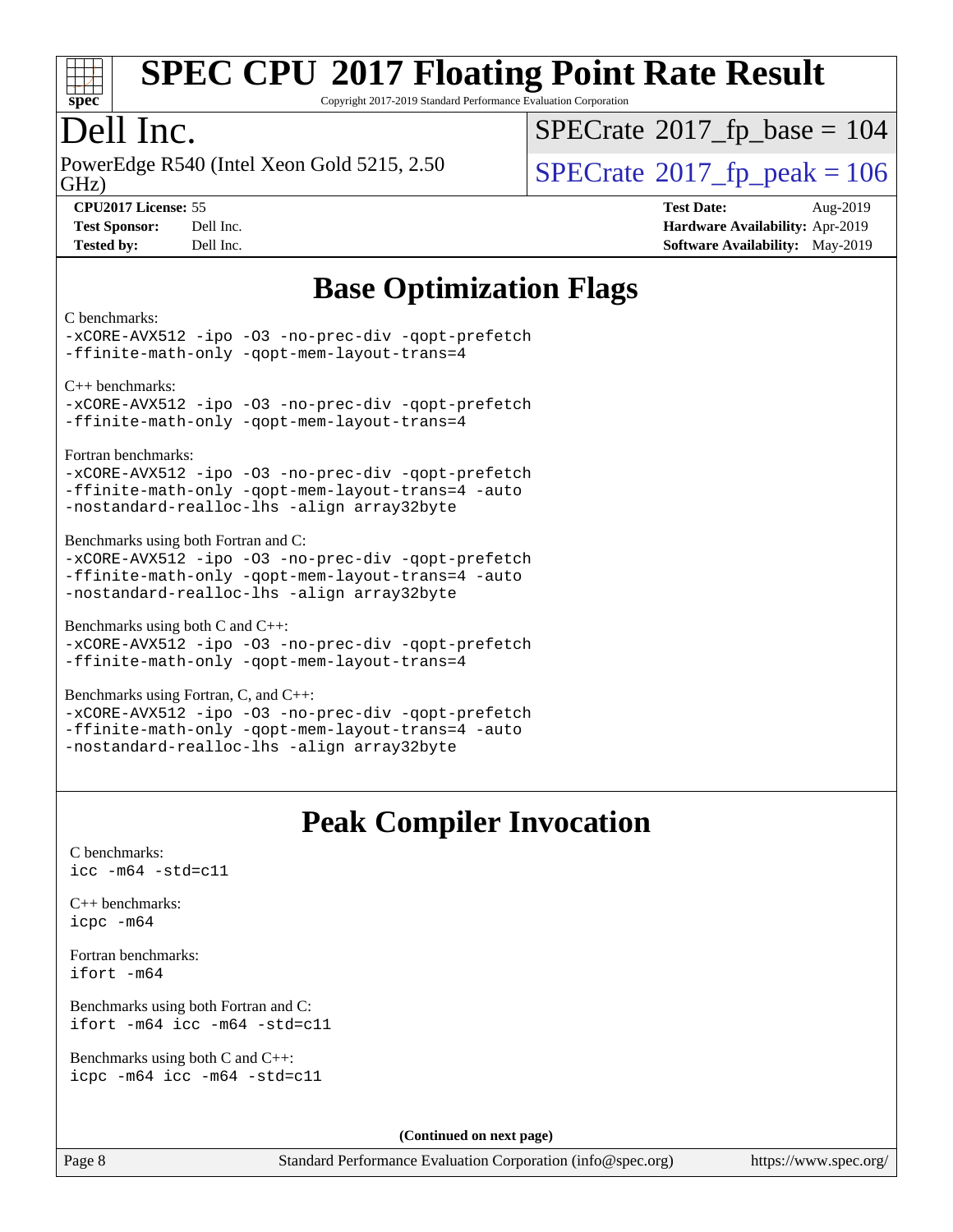

Copyright 2017-2019 Standard Performance Evaluation Corporation

# Dell Inc.

PowerEdge R540 (Intel Xeon Gold 5215, 2.50)<br>GHz)

 $SPECTate$ <sup>®</sup>[2017\\_fp\\_base =](http://www.spec.org/auto/cpu2017/Docs/result-fields.html#SPECrate2017fpbase) 104

 $SPECTate$ <sup>®</sup>[2017\\_fp\\_peak = 1](http://www.spec.org/auto/cpu2017/Docs/result-fields.html#SPECrate2017fppeak)06 **[CPU2017 License:](http://www.spec.org/auto/cpu2017/Docs/result-fields.html#CPU2017License)** 55 **[Test Date:](http://www.spec.org/auto/cpu2017/Docs/result-fields.html#TestDate)** Aug-2019

**[Test Sponsor:](http://www.spec.org/auto/cpu2017/Docs/result-fields.html#TestSponsor)** Dell Inc. **[Hardware Availability:](http://www.spec.org/auto/cpu2017/Docs/result-fields.html#HardwareAvailability)** Apr-2019 **[Tested by:](http://www.spec.org/auto/cpu2017/Docs/result-fields.html#Testedby)** Dell Inc. **[Software Availability:](http://www.spec.org/auto/cpu2017/Docs/result-fields.html#SoftwareAvailability)** May-2019

# **[Peak Compiler Invocation \(Continued\)](http://www.spec.org/auto/cpu2017/Docs/result-fields.html#PeakCompilerInvocation)**

[Benchmarks using Fortran, C, and C++:](http://www.spec.org/auto/cpu2017/Docs/result-fields.html#BenchmarksusingFortranCandCXX)

[icpc -m64](http://www.spec.org/cpu2017/results/res2019q3/cpu2017-20190831-17319.flags.html#user_CC_CXX_FCpeak_intel_icpc_64bit_4ecb2543ae3f1412ef961e0650ca070fec7b7afdcd6ed48761b84423119d1bf6bdf5cad15b44d48e7256388bc77273b966e5eb805aefd121eb22e9299b2ec9d9) [icc -m64 -std=c11](http://www.spec.org/cpu2017/results/res2019q3/cpu2017-20190831-17319.flags.html#user_CC_CXX_FCpeak_intel_icc_64bit_c11_33ee0cdaae7deeeab2a9725423ba97205ce30f63b9926c2519791662299b76a0318f32ddfffdc46587804de3178b4f9328c46fa7c2b0cd779d7a61945c91cd35) [ifort -m64](http://www.spec.org/cpu2017/results/res2019q3/cpu2017-20190831-17319.flags.html#user_CC_CXX_FCpeak_intel_ifort_64bit_24f2bb282fbaeffd6157abe4f878425411749daecae9a33200eee2bee2fe76f3b89351d69a8130dd5949958ce389cf37ff59a95e7a40d588e8d3a57e0c3fd751)

## **[Peak Portability Flags](http://www.spec.org/auto/cpu2017/Docs/result-fields.html#PeakPortabilityFlags)**

Same as Base Portability Flags

## **[Peak Optimization Flags](http://www.spec.org/auto/cpu2017/Docs/result-fields.html#PeakOptimizationFlags)**

[C benchmarks](http://www.spec.org/auto/cpu2017/Docs/result-fields.html#Cbenchmarks):

```
 519.lbm_r: -prof-gen(pass 1) -prof-use(pass 2) -ipo -xCORE-AVX512
-O3 -no-prec-div -qopt-prefetch -ffinite-math-only
-qopt-mem-layout-trans=4
```
 538.imagick\_r: [-xCORE-AVX512](http://www.spec.org/cpu2017/results/res2019q3/cpu2017-20190831-17319.flags.html#user_peakCOPTIMIZE538_imagick_r_f-xCORE-AVX512) [-ipo](http://www.spec.org/cpu2017/results/res2019q3/cpu2017-20190831-17319.flags.html#user_peakCOPTIMIZE538_imagick_r_f-ipo) [-O3](http://www.spec.org/cpu2017/results/res2019q3/cpu2017-20190831-17319.flags.html#user_peakCOPTIMIZE538_imagick_r_f-O3) [-no-prec-div](http://www.spec.org/cpu2017/results/res2019q3/cpu2017-20190831-17319.flags.html#user_peakCOPTIMIZE538_imagick_r_f-no-prec-div) [-qopt-prefetch](http://www.spec.org/cpu2017/results/res2019q3/cpu2017-20190831-17319.flags.html#user_peakCOPTIMIZE538_imagick_r_f-qopt-prefetch) [-ffinite-math-only](http://www.spec.org/cpu2017/results/res2019q3/cpu2017-20190831-17319.flags.html#user_peakCOPTIMIZE538_imagick_r_f_finite_math_only_cb91587bd2077682c4b38af759c288ed7c732db004271a9512da14a4f8007909a5f1427ecbf1a0fb78ff2a814402c6114ac565ca162485bbcae155b5e4258871) [-qopt-mem-layout-trans=4](http://www.spec.org/cpu2017/results/res2019q3/cpu2017-20190831-17319.flags.html#user_peakCOPTIMIZE538_imagick_r_f-qopt-mem-layout-trans_fa39e755916c150a61361b7846f310bcdf6f04e385ef281cadf3647acec3f0ae266d1a1d22d972a7087a248fd4e6ca390a3634700869573d231a252c784941a8)

544.nab\_r: Same as 538.imagick\_r

[C++ benchmarks:](http://www.spec.org/auto/cpu2017/Docs/result-fields.html#CXXbenchmarks)

```
 508.namd_r: -prof-gen(pass 1) -prof-use(pass 2) -ipo -xCORE-AVX512
-O3 -no-prec-div -qopt-prefetch -ffinite-math-only
-qopt-mem-layout-trans=4
```
 510.parest\_r: [-xCORE-AVX512](http://www.spec.org/cpu2017/results/res2019q3/cpu2017-20190831-17319.flags.html#user_peakCXXOPTIMIZE510_parest_r_f-xCORE-AVX512) [-ipo](http://www.spec.org/cpu2017/results/res2019q3/cpu2017-20190831-17319.flags.html#user_peakCXXOPTIMIZE510_parest_r_f-ipo) [-O3](http://www.spec.org/cpu2017/results/res2019q3/cpu2017-20190831-17319.flags.html#user_peakCXXOPTIMIZE510_parest_r_f-O3) [-no-prec-div](http://www.spec.org/cpu2017/results/res2019q3/cpu2017-20190831-17319.flags.html#user_peakCXXOPTIMIZE510_parest_r_f-no-prec-div) [-qopt-prefetch](http://www.spec.org/cpu2017/results/res2019q3/cpu2017-20190831-17319.flags.html#user_peakCXXOPTIMIZE510_parest_r_f-qopt-prefetch) [-ffinite-math-only](http://www.spec.org/cpu2017/results/res2019q3/cpu2017-20190831-17319.flags.html#user_peakCXXOPTIMIZE510_parest_r_f_finite_math_only_cb91587bd2077682c4b38af759c288ed7c732db004271a9512da14a4f8007909a5f1427ecbf1a0fb78ff2a814402c6114ac565ca162485bbcae155b5e4258871) [-qopt-mem-layout-trans=4](http://www.spec.org/cpu2017/results/res2019q3/cpu2017-20190831-17319.flags.html#user_peakCXXOPTIMIZE510_parest_r_f-qopt-mem-layout-trans_fa39e755916c150a61361b7846f310bcdf6f04e385ef281cadf3647acec3f0ae266d1a1d22d972a7087a248fd4e6ca390a3634700869573d231a252c784941a8)

[Fortran benchmarks](http://www.spec.org/auto/cpu2017/Docs/result-fields.html#Fortranbenchmarks):

```
 503.bwaves_r: -xCORE-AVX512 -ipo -O3 -no-prec-div -qopt-prefetch
-ffinite-math-only -qopt-mem-layout-trans=4 -auto
-nostandard-realloc-lhs -align array32byte
```
549.fotonik3d\_r: Same as 503.bwaves\_r

```
 554.roms_r: -prof-gen(pass 1) -prof-use(pass 2) -ipo -xCORE-AVX512
-O3 -no-prec-div -qopt-prefetch -ffinite-math-only
-qopt-mem-layout-trans=4 -auto -nostandard-realloc-lhs
-align array32byte
```
**(Continued on next page)**